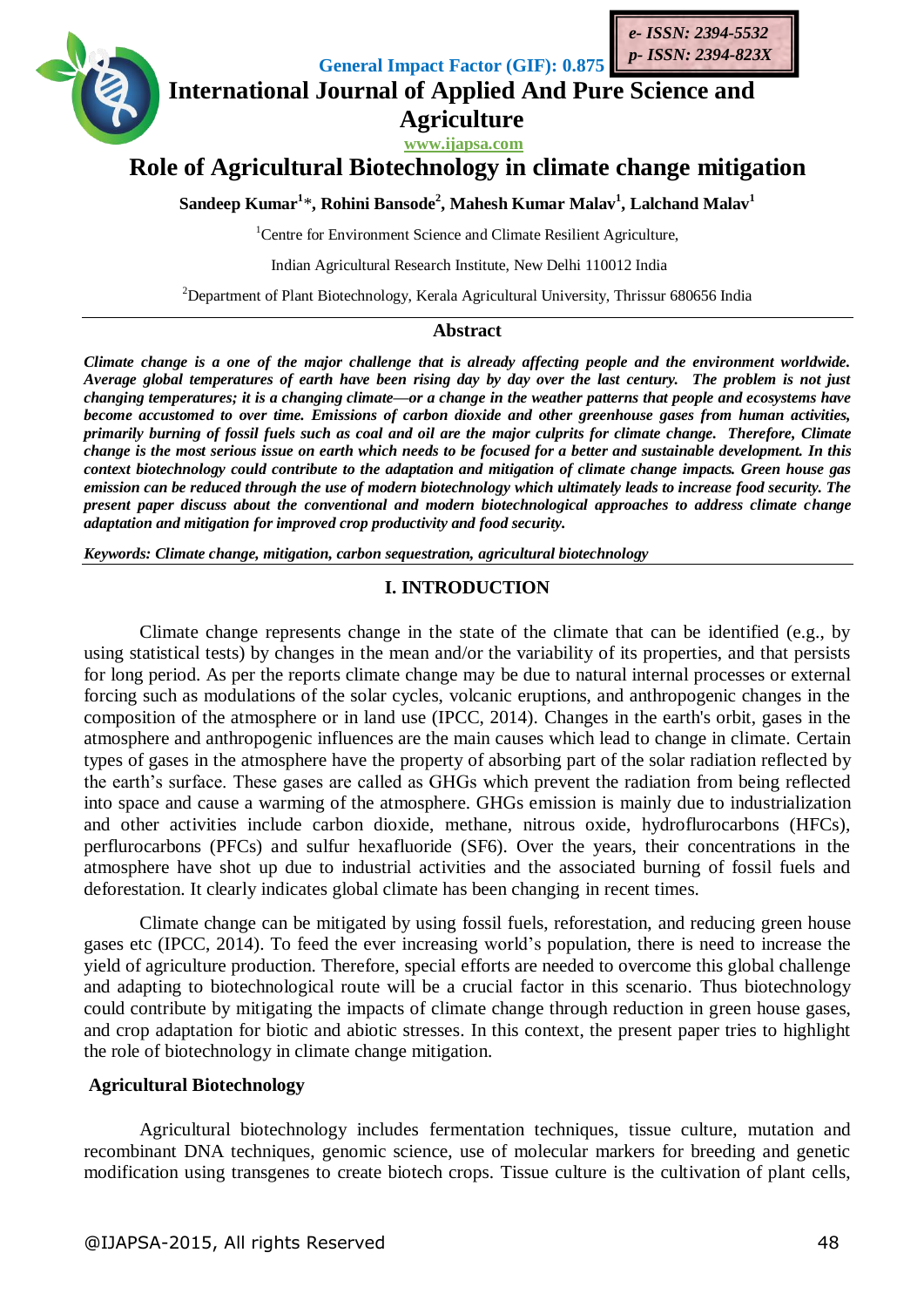tissues, or organs on specific nutrient media. Under the suitable conditions, an entire plant can be regenerated from a single cell. Disease-free, high quality planting material is produced through *in vitro*  techniques (Anthony and Ferroni, 2011). Higher yields can be achieved due to advances in breeding and it also fulfils the needs of rapidly increasing population.

In addition, marker assisted breeding; an agricultural biotechnology tool is already a routine step in breeding of most crops where the gene and the markers for a specific trait are known. This technique is being efficiently used in introgression of important genes into various crops including bacterial blight resistance in rice, increased beta carotene content in rice, cassava, and banana, and submergence tolerance in rice etc.

Genetic engineering is one of the modern agricultural biotechnology tools that are based on recombinant DNA technology. It involves the alteration of genetic makeup of an organism using "recombinant DNA technology." This makes the use of specific enzymes to cut, insert, and alter fragments of DNA that contain one or more genes of interest. Transgenics can be developed through manipulation of individual genes and to transfer genes between species. There is rapid progress in these technologies where genes can be manipulated from diverse sources, and transferring into microorganisms and crops to confer resistance to pests and diseases, tolerance to herbicides, abiotic stresses and many more. Thus the role of biotechnology is of extreme importance in the context of changing climate and food security especially in third world countries.

#### **II. Climate change mitigation through Biotechnology**

#### **A. Reduction of Green House Gases**

The main cause of green house gas (CO2, CH4 and N2O) emission is due to the deforestation, use of inorganic fertilizer etc. The Green revolution through Biotechnology is one of the most reliable answers to mitigate climate change through use of biofuels, carbon sequestration and reduce fertilizer usage (Treasury, 2009).

#### **B. Use of Biofuels**

Agricultural techniques play important role to overcome the negative impacts on agricultural productivity and environment. We can reduce the adverse effect of CO2 emission by using biofuels production both from traditional and GMO crops such as sugarcane, oilseed, rapeseed, and jatropha (Sarin *et al*., 2007; Treasury, 2009). Efficiency of farming system can be increased by using bioethanol and biodiesel instead of fossil fuels. Perennial non edible oil-seed producing plants will help in cleansing the atmosphere and production of biodiesel (Jain and Sharma, 2010; Lybbert and Summer, 2010). Bio-fuel from the advanced biotechnology has solved the problem of energy to a great extent.

#### **C. Carbon sequestration**

Carbon sequestration removes carbon, in the form of CO2, either directly from the atmosphere or from the combustion and industrial processes. Strategies such as soil carbon sequestration can be used to mitigate the increase of atmospheric CO2 concentration. Soil erosion can be prevented through conservation practices that may also sequester soil carbon and enhance methane (CH4) consumption (West and Post, 2002; Johnsona *et al*., 2007). Genetically modified crops such as Roundup Ready  $\overline{M}$  (herbicide resistant) soybean led to sequestration of 63,859 million tones of CO2 (Fawcett and Towery, 2003; Brimner *et al*., 2004; Kleter *et al*., 2008). The need for tillage or ploughing can be reduced with the help of genetically modified crops.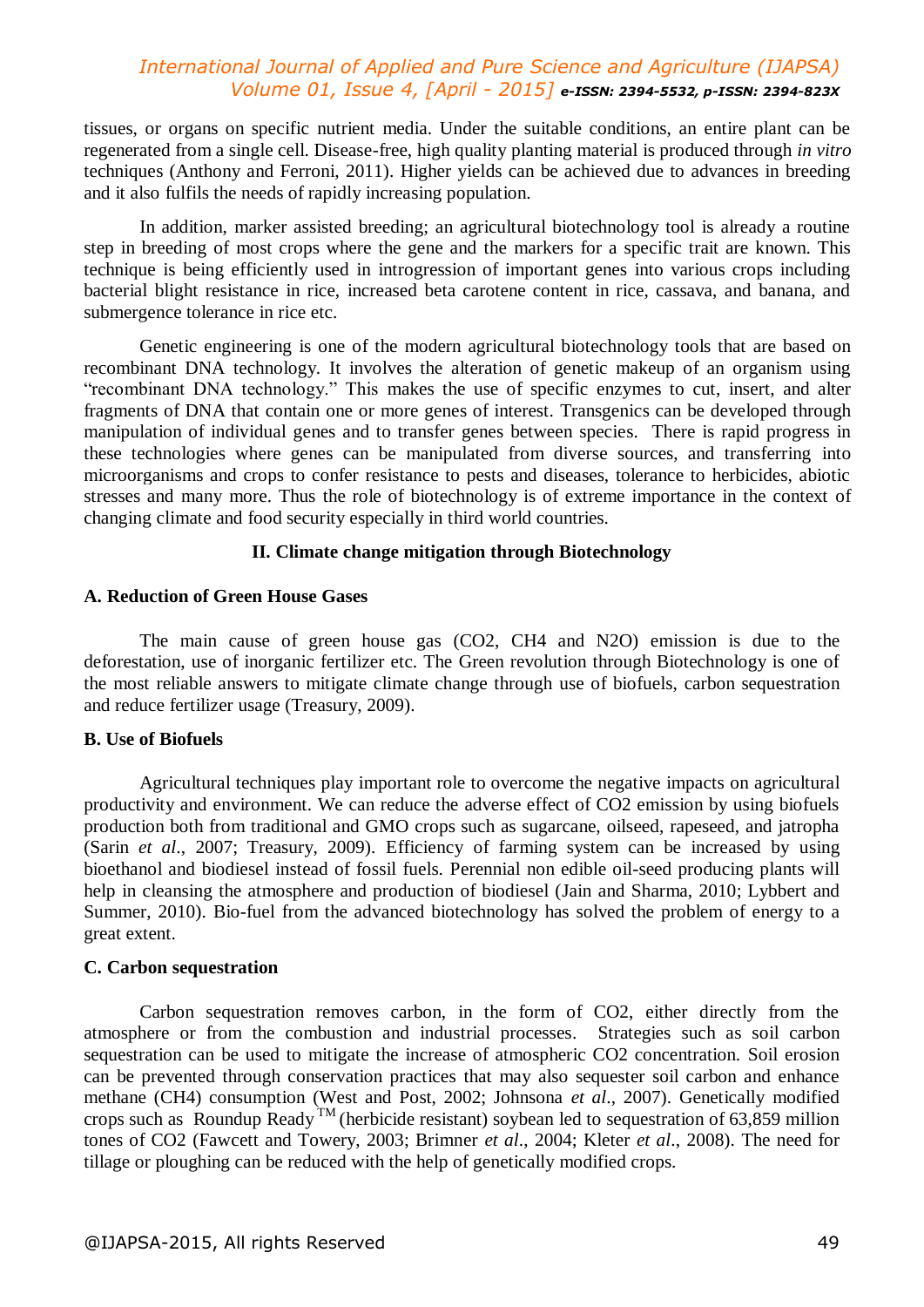We can modify the plants through genetic engineering so that they can take more carbon from atmosphere and convert it to oxygen. Soil fertility can be increased with the help of mixing microbes in the soil. In this context modern environmental biotechnology has gained an immense importance to overcome these impacts.

#### **D. Reduced use of fertilizers**

The use of agricultural chemicals has led to the contamination of the environment with hazardous toxic chemicals which ultimately affect the biogeochemical cycles. Formation and release of greenhouse gases (particularly N2O) from the soil to the atmosphere is mainly occurs due to the use of inorganic nitrogenous fertilizers namely ammonium sulphate, ammonium chloride, ammonium phosphates etc (Brookes and Barfoot, 2009). A biotechnology-based fertilizer is one of the solutions to reduce the adverse effects of fertilizer.

Biotechnology offers an advantage to reduce the application of artificial fertilizer. Nitrogenfixing characteristics of *Rhizobium* inoculants were improved by using genetic engineering techniques (Zahran, 2001). It also involves the induction of nodular structures on the roots of cereal crops such as rice and wheat offer a bright prospect of non-leguminous plants being enabled to fix nitrogen in the soil (Kennedy and Tchan, 1992; Paau, 2002; Saikia and Jain, 2007; Yan *et al*., 2008). Cultivation of nitrogen-efficient genetically modified canola has shown significant reduction in the amount of nitrogen fertilizer that is lost into the atmosphere or leached into soil. HT crops allow farmers to use non-selective chemicals to control weeds after crop emergence, which reduces the risks associated with conservation tillage or no-till strategies.

#### **E. Biotechnology for biotic and abiotic stresses**

Agricultural biotechnology could contribute to the crop productivity through the development of strains that are resistant to biotic stresses such as insects, fungi, bacteria and viruses. *Bacillus thuringiensis* (*Bt*) gene is introduced into corn, cotton, and soybeans which imparts resistance to insects, pests such as the European corn borer, but harmless to humans and relatively environmentally benign. GM crops have been proved to be the valuable tool for integrated pest management. Herbicide tolerance trait is introduced into corn, soybeans, and canola. Also genetically modified potatoes, cassava and other crops that are resistant to biotic stresses are in development and some are already been commercialized (Barrows *et al*., 2014).

As like biotic stresses, abiotic stresses also one of the challenging areas to be focused for sustainable development. Salinity, drought, extreme temperatures, oxidative stress etc includes in abiotic stresses which directly affect on agriculture and environment. Plant biotechnology in combination with breeding is one of the important approaches for abiotic stress tolerance in crops. It involves selection and growing of drought tolerant crops that can allow harsh conditions on marginal lands.

Molecular breeding approaches for abiotic stress tolerance are dependent on up regulation of stress- related genes. Genetically modified crops resistant to drought, salt and heat tolerance viz., Arabidopsis, tobacco, maize, wheat, cotton, soybean, pearl millet, tomato, rice, *brassica* have been developed by several workers (Hong *et al*., 2000; Jaglo *et al*., 2001; Yamanouchi *et al*., 2002; Hsieh *et al*., 2002; Zhu, 2001). Genome sequence of various microbes and plants has opened an advanced era where we can manipulate genes for stress tolerance and can change the climate within short time.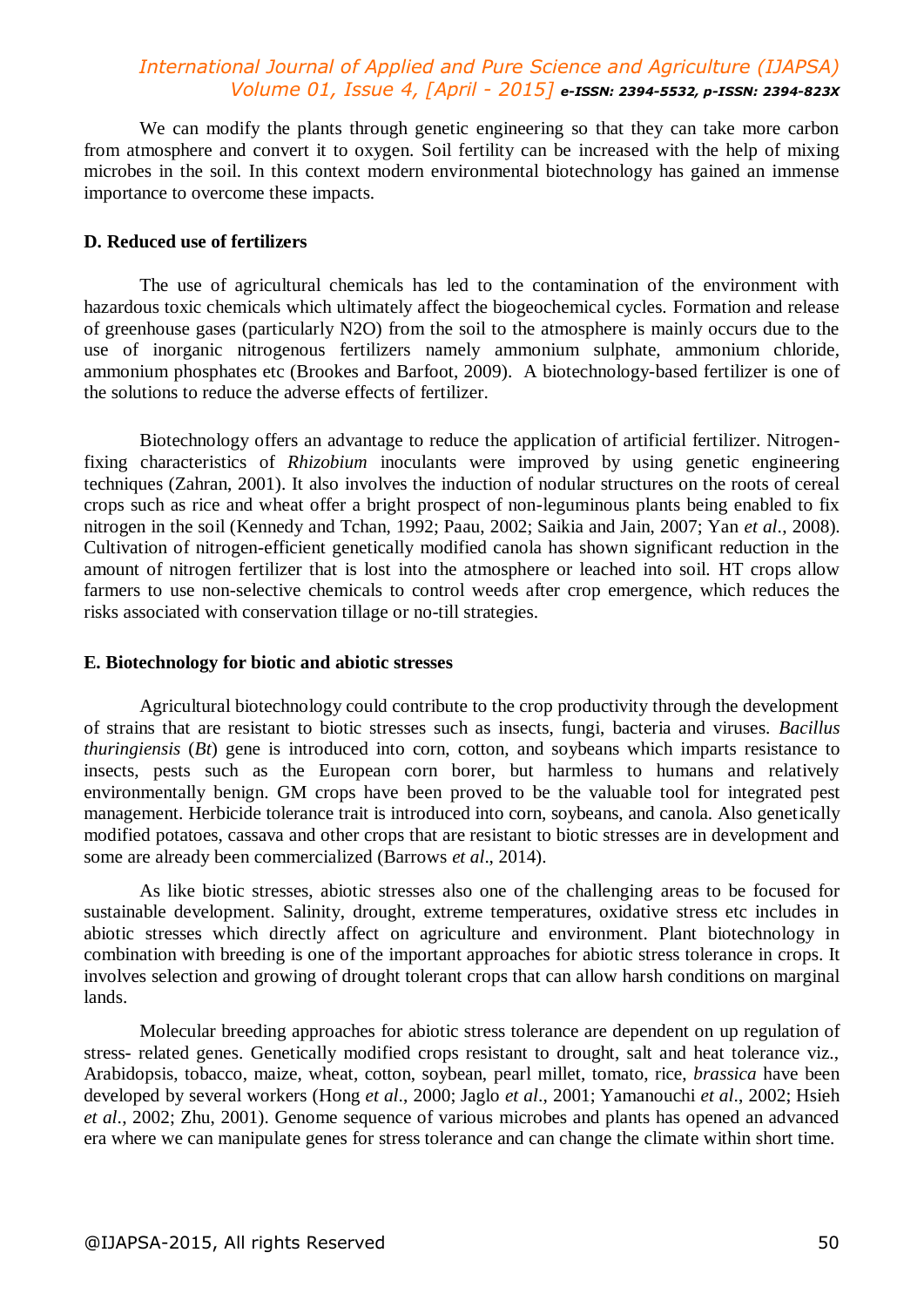# **Table 1. Climate change mitigation through conventional agricultural biotechnology approach**

| <b>Measure</b>                                                                   | <b>Biotechnology</b>           | <b>Application</b>                                                                                   | <b>Reference</b>                                                                         |
|----------------------------------------------------------------------------------|--------------------------------|------------------------------------------------------------------------------------------------------|------------------------------------------------------------------------------------------|
| Climate change<br>mitigation:                                                    | No-till practices              | Coffee<br>and<br>banana<br>horticultural<br>and<br>farming                                           | West and Post, 2002;<br>Johnsona et al.,<br>2007; Powlson et al.,                        |
| Reduced use of<br>fertilizer                                                     | Agroforestry                   | Mycorrhizal<br>and<br>actinorrhizal<br>symbiosis                                                     | 2011.<br>Franche et al., 1998;<br>Zahran, 2001                                           |
| Carbon sequestration                                                             | Biofuels production            | Bioethanol<br>from<br>sugarcane<br>Biodiesel<br>from<br>jatropha, palm oil                           | Lybert and Summer,<br>2010<br>Sarin et al., 2007;<br>Lua, 2009; Jain and<br>Sharma, 2010 |
| Adaptation to climate<br>change:<br>Adaptation to biotic<br>and abiotic stresses | Tissue culture<br>Agroforestry | tolerant<br>Drought<br>sorghum,<br>millet,<br>sunflower<br>Shading coffee and<br>banana plantations. | Apse and Blumwald,<br>2002<br>Franche et al., 1998                                       |

## **(Mtui** *et al***., 2011)**

# **Table 2. Climate change mitigation through modern agricultural biotechnology approach**

# **(Mtui** *et al***., 2011)**

| <b>Measure</b>                | <b>Biotechnology</b>                                         | <b>Application</b>                                                                    | <b>Reference</b>                                                                |
|-------------------------------|--------------------------------------------------------------|---------------------------------------------------------------------------------------|---------------------------------------------------------------------------------|
| Climate change<br>mitigation: | Engineering<br>herbicide<br>resistance<br>to reduce spraying | GM soy beans<br>GM canola                                                             | Fawcett and<br>Towery, 2003;<br>Brimner et al.,<br>2004; Kleter et al.,<br>2008 |
| Reduced use of<br>fertilizer  | Engineering<br>nitrogen fixation                             | Genetic<br>improvement of<br>Rhizobium;<br>inducing N-<br>fixation to non-<br>legumes | Zahran, 2001; Yan<br>et al., 2008                                               |
| Carbon<br>sequestration       | Green energy                                                 | GM energy crops                                                                       | Lybert and<br>Summer, 2010                                                      |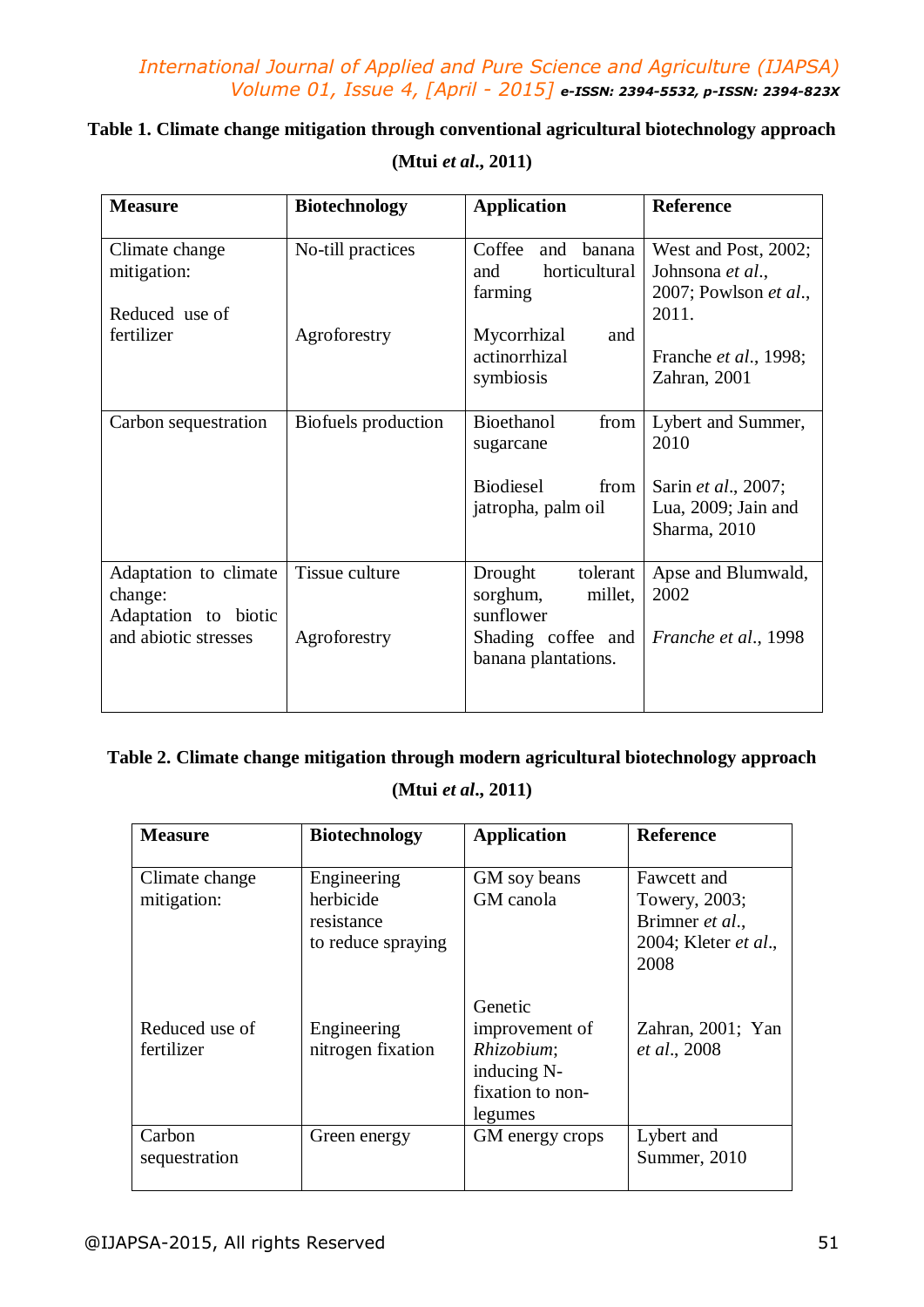|                                              | Nitrogen-efficient<br>GM crops                                 | N-efficient GM<br>canola                                        | Johnsona et al.,<br>2007                                         |
|----------------------------------------------|----------------------------------------------------------------|-----------------------------------------------------------------|------------------------------------------------------------------|
| Adaptation to<br>climate change:             | Molecular marker<br>assisted breeding<br>for stress resistance | Drought resistant<br>maize, wheat<br>hybrids                    | Wang <i>et al.</i> , 2001,<br>2003<br>Hong <i>et al.</i> , 2000; |
| Adaptation to biotic<br>and abiotic stresses | Engineering<br>drought tolerance                               | GM Arabidopsis,<br>Tobacco, maize,<br>wheat, cotton,<br>soybean | Jaglo et al., 2001;<br>Yamanouchi et al.,<br>2002                |
|                                              | Engineering salt<br>tolerance                                  | Drought resistant<br>Pearl millet<br>GM tomato, rice            | Hsieh et al., 2002;                                              |
|                                              | Engineering heat<br>tolerance                                  | GM Arabidopsis,<br>GM Brassica Sp.                              | Jaglo et al., 2001;<br>Zhu, 2001.                                |

#### **III. Conclusions**

This paper discussed about the role of agricultural biotechnology in mitigating climate change effects. In this context, biotechnology can positively contribute towards climate change mitigation through reduction of green house gases, carbon sequestration, use of biofuels, reduced use of fertilizer, and adaptation for biotic and abiotic stresses etc. This can ultimately play an important role in improving agricultural productivity and food security, and at the same time protecting our environment from adverse effects of climate change.

#### **BIBLIGRAPHY**

- [1] Anthony, V. M. and Ferroni, M. 2011. Agricultural biotechnology and smallholder farmers in developing countries. *Curr. Op. Biotechnol*., **23**: 1–8.
- [2] Apse, M. P. and Blumwald, E. Engineering salt tolerance in plants. *Curr. Op. Biotechnol*., **13**: 146-150.
- [3] Barrows, G.; Sexton, S. and Zilberman, D. 2014. Agricultural Biotechnology: The Promise and Prospects of Genetically Modified Crops. *J. Economic Perspectives*, **28** (1): 99–120.
- [4] Brimner, T. A.; Gallivan, G. J. and Stephenson, G. R. 2004. Influence of herbicide-resistant canola on the environmental impact of weed management. *Pest Manag. Sci*., **61**(1): 47-52.
- [5] Brookes, G. and Barfoot, P. 2006. GM Crops: The first ten years Global socio-economic and environmental impacts in the first ten years of commercial use. *J. AgBio. Forum*, **9**(3): 139-151.
- [6] Fawcett, R. and Towery, D. 2003. Conservation tillage and plant biotechnology: How new technologies can improve the environment by reducing the need to plow: CT Information Center, USA, [\(http://www.ctic.purdue.edu/CTIC/Biotech.html\)](http://www.ctic.purdue.edu/CTIC/Biotech.html).
- [7] Franche, C.; Laplaze, L.; Duhoux, E. and Bogusz, D. 1998. Actinomycorhizal symbioses: Recent advances in plant molecular and genetic transformation studies. *Crit. Rev. Plant Sci.*, **17**(1): 1-28.
- [8] Hong, Z.; Lakkineni, K.; Zhang, K. and Verma, D. P. S. 2000. Removal of feedback inhibition of *delta*-pyrroline-5 carboxylate synthase results in increased proline accumulation and protection of plants from osmotic stress. *Plant Physiol.,* **122**: 1129-1136.
- [9] Hsieh, T. H.; Lee, J. T.; Yang, P. T.; Chiu, L. H.; Charng, Y. Y.; Wang, Y. C. and Chan, M. T. 2002. Heterogy expression of *Arabidopsis* C-repeat/dehydration response element binding factor I gene confers elevated tolerance to chilling and oxidative stresses in transgenic tomato. *Plant Physiol*., **129**: 1086-1094.